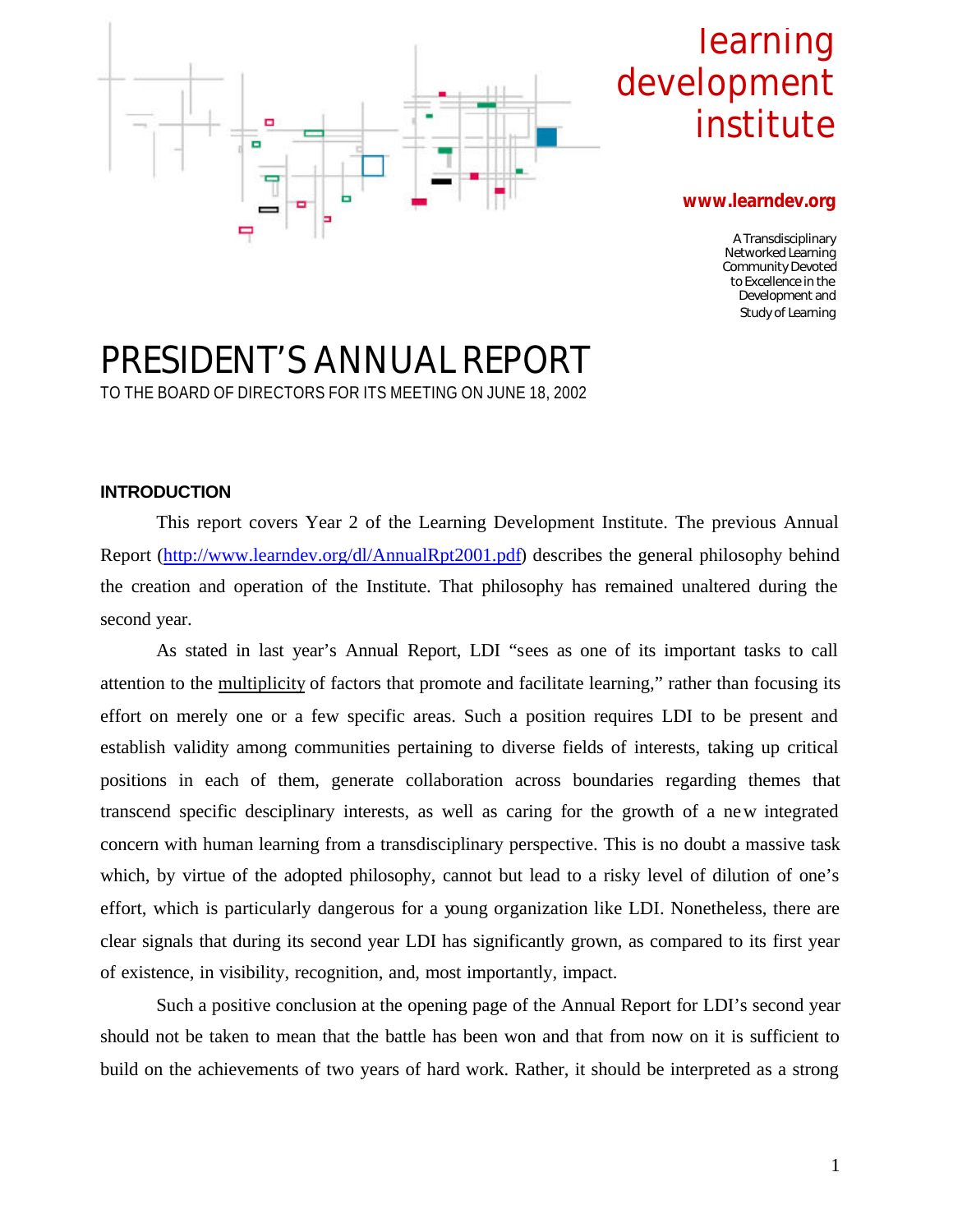encouragement to continue on the road we chose to follow, aware that much additional hard work lies ahead.

In the following pages I hope to highlight some of the most salient aspects of what the functioning of LDI during the past year has entailed and to document in what respects I believe such functioning should be seen as unique and significant.

#### **THE NETWORKED INSTITUTE**

LDI is distinct from many other institutions in having conceived itself as a networked operation. While being distinct in this respect, it is by no means unique. There are other examples of organizations that owe their growth and sustained success to a focus on networking among scientists without necessarily starting off in an environment, however small, with walls around it. An example is the European Molecular Biology Organization (EMBO). The "EMBO & EMBC Annual Report 2001" explains how EMBO orginated in the early nineteen-sixties from initial discussions among a restricted group of scientists, including James Watson, Leo Szilard, Max Perutz, John Kendrew, Victor Weisskopf and Sidney Brenner. They all had their own institutional base, which they probably never considered as something they would want to exchange, at least not in the short run, for an envisioned, but at the time still utopian, European Molecular Biology Laboratory, modeled after the meanwhile successfully functioning European centre for the development and advancement of high energy physics, CERN, in Geneva, Switzerland. They were happy where they were and the EMBO idea could develop thanks to the fact that all initially participating individuals had a secure institutional basis to operate from.

I choose the example of EMBO deliberately as, at the time of its inception, it shared with LDI the concern to bring scientists together around a broad scientific development area that was evidently, in the eyes of the scientists involved, becoming crucially important for humanity but that, on the other hand, did not yet have the desired recognition with traditional funding sources, whether public or private, and that, in addition, was much too big to be "hosted" within the purview of any of the contributing disciplines. There was a clear need for a new area of concern, called "molecular biology," to be developed and established. Yet, as the history of molecular biology during the subsequent decades shows, there was no clear definition of what the term meant. In fact, there was a need for such a definition to emerge from the practice of ongoing research and dialogue among researchers. Interestingly, now that it is possible in the field of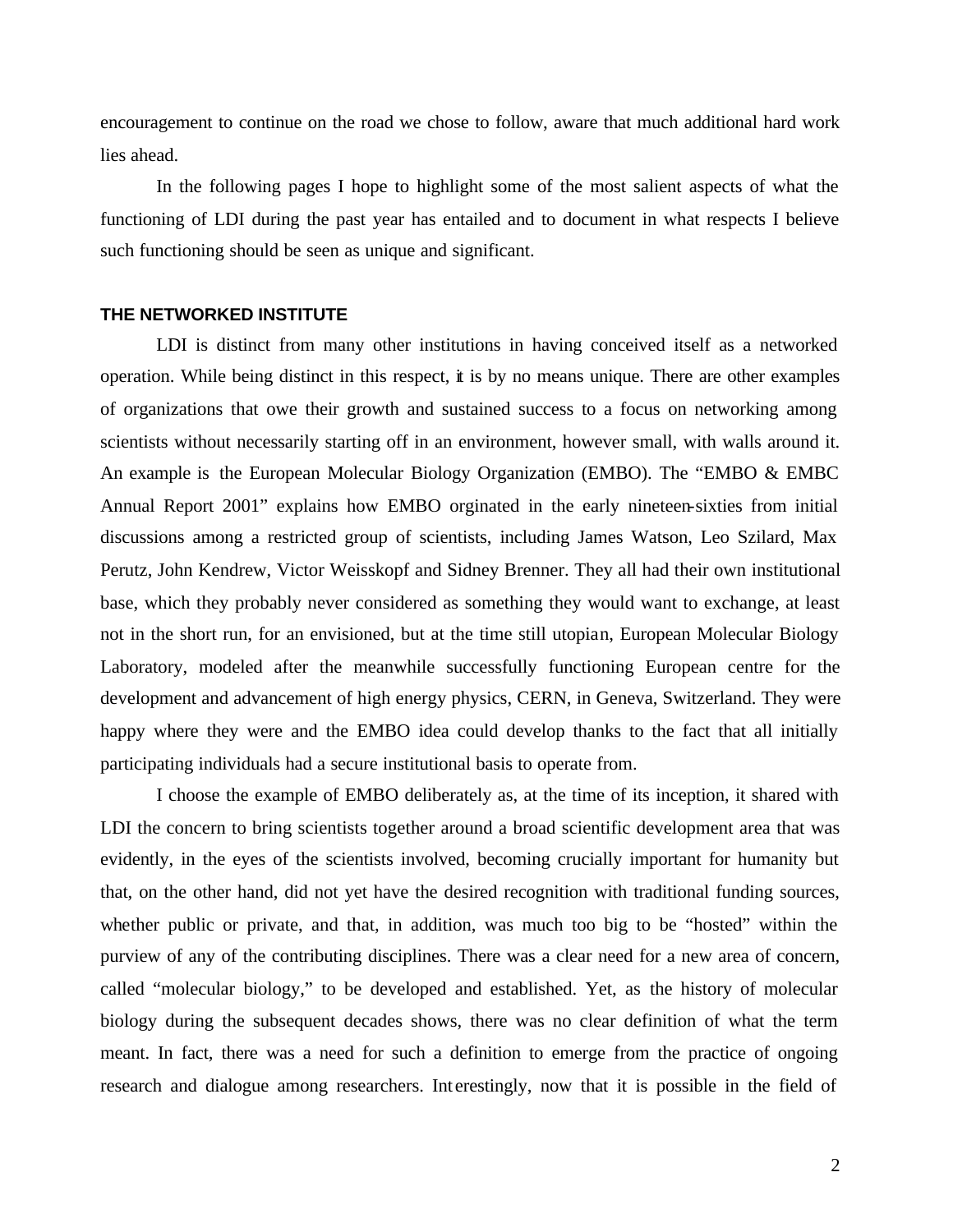molecular biology to have a retrospective look at what happened, it can be concluded (EMBO  $\&$ EMBC Annual Report 2001) that the now widely adopted concept of molecular biology represents "a definition of the scale at which analysis is performed and also an acceptance that description of phenotype and anatomical detail is not adequate" (p. 17) for a deep understanding of the living world.

The comparison with LDI's area of concern is striking as it seems justified at this stage to make a prospective similar claim regarding the new conceptual concerns surrounding the deepening of understanding of human learning. While in the case of the understanding of life a focus on the very small, the molecular level of organization, was required, in the case of the understanding of learning we seem to be in need of a dual effort at refocusing analysis, namely down to the very small, i.e. the functioning of the brain and the neuronal processes taking place within it, and, at the other end of the spectrum, the human being as a whole in a lifespan perspective as well as in the perspective of the historical, cultural and social processes in which human beings become organized and develop complex organizational structures that as such also display learning behavior. Moreover, as in the above quote from the EMBO report, progress in the development of the science of learning is contingent upon "an acceptance that description of [the most obviously visible detail of the learning process] is not adequate."

In such a situation where there is a clear need for the emergence of a novel framework for joining forces to open up an area of work inspired by hitherto nonexistent perspectives, networking – as opposed to building more or less rigid new organizational structures – seems to be the preferred way to move ahead. Compared with the conditions surrounding the creation of an organization like EMBO four decades ago, LDI finds itself in the privileged position that networking has become so much easier thanks to the greatly enhanced and much cheaper communication and networking technologies. They have been used extensively and effectively.

While LDI is not alone in being a networked institution, it can probably claim to have developed the practice of that concept in unique ways, particularly in exploiting opportunities for symbiotic relationships while working with individuals rather than through the establishment of connections with their institutions. It has thus been possible to achieve goals at virtually no cost, ignoring for the time being that all the work done by LDI officers has been largely voluntary.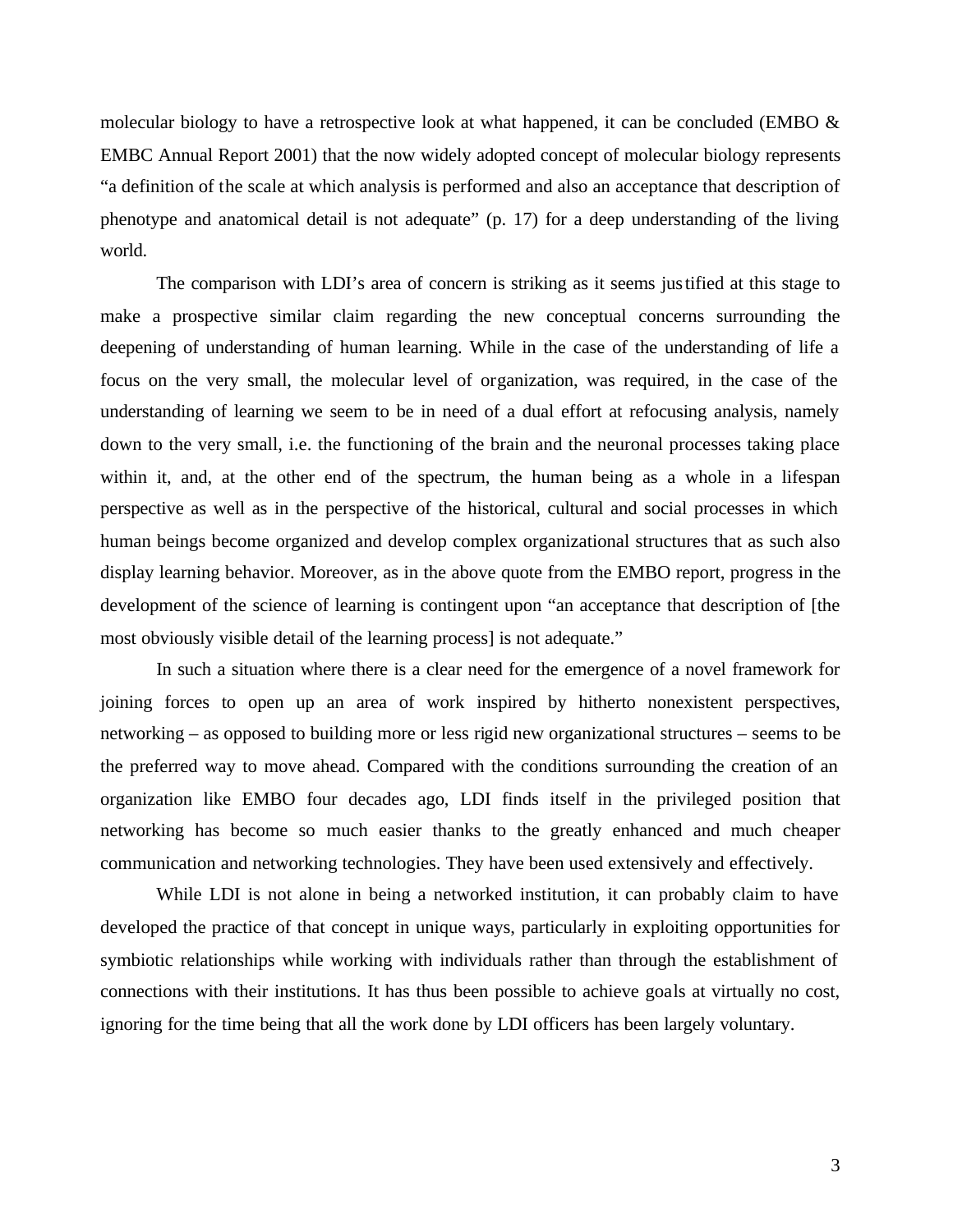#### **POSITIONING SIGNIFICANT IDEAS AND DOING SO IN WAYS THAT MATTER**

Much of LDI's work during its second year of existence has concentrated on positioning the concerns for which it stands among fairly mainstream communities. The idea behind this is that preaching to the already converted is an obvious waste of time and that, if something is worth its salt, it should be possible to convince mainstream folks to pay serious attention. The apparent success in following this line of action can be interpreted as a validation of LDI's vision and mission. In addition, it has helped LDI to become recognized as a unique, valid, and relevant player whose advice should be listened to and whose ability to build human capacity should be sought.

In a number of cases LDI has actively sought opportunities to get its messages out; in other cases – and they seem to become increasingly more frequent – it merely had to select among opportunities that were offered to it. The former category of events comprises for instance conferences of professional organizations such as the American Educational Research Association

and the Association for Educational Communications and Technology at which LDI has been highly successful in getting submitted proposals for paper presentations, roundtables, workshops and panels accepted, even though the content of proposed events was often at odds with mainstream expectations in these organizations. The initiative to edit an entire special issue of Educational Technology Magazine on the implications that broadening of the definition of learning would have for educators and educational technologists is another example of an LDI initiated activity.



Ray Amirault delivering opening remarks at the panel on *Learning Objects Technology: Implications for Educational Research and Practice* at the 2002 Annual Meeting of the American Educational Research Association in New Orleans, April 2002

On the other hand there have been such prestigious invitations to intervene in the framework of the Rencontres de Versailles 2001, to provide the Rapporteur-General function at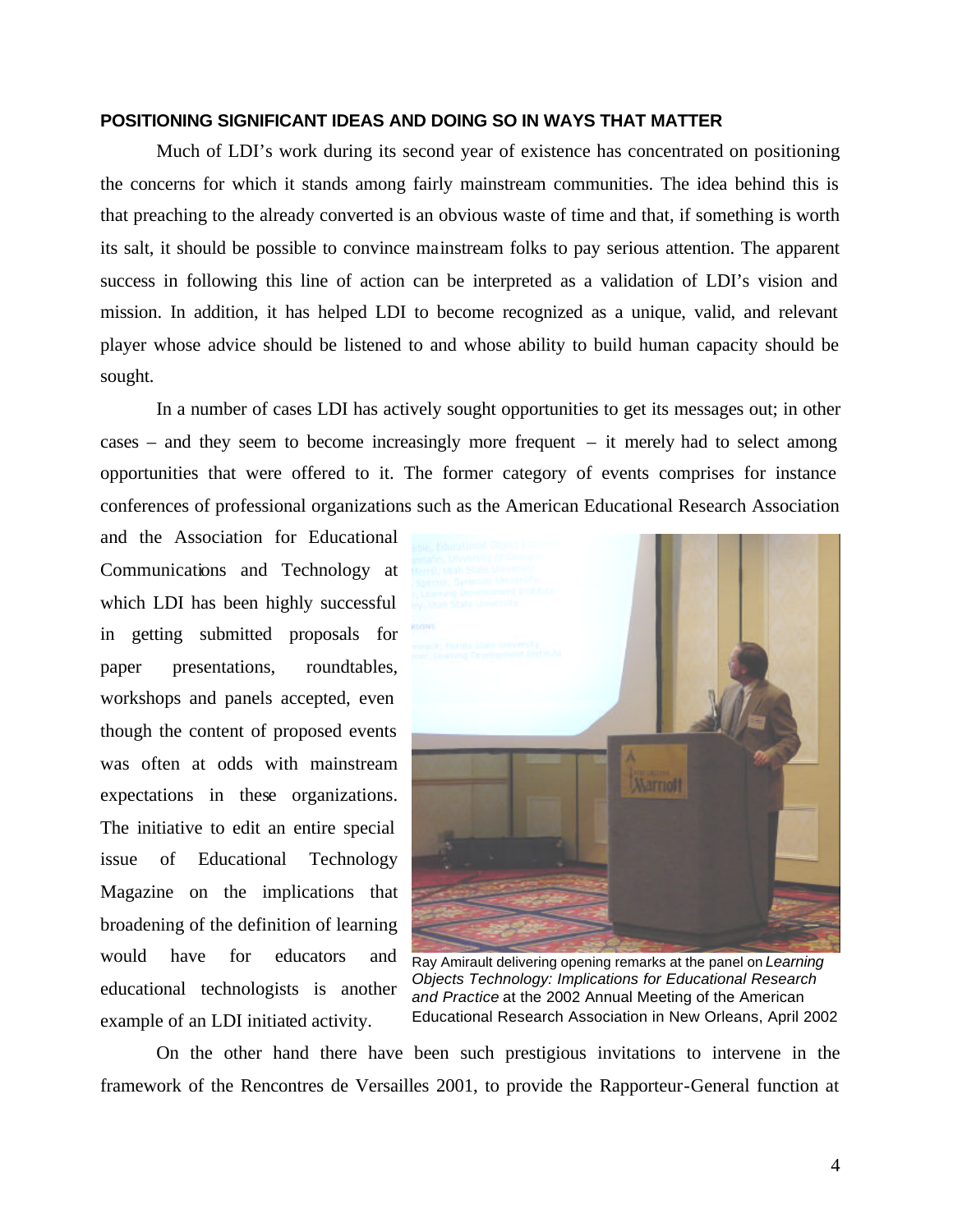major UNESCO meetings, or to present keynotes at important international and national events, where the initiative came entirely from outside LDI. Of a similar nature are also the invitations to author book chapters and articles.

Somewhere in between of LDI initiated actions and responses to initiatives generated from outside LDI are those instances in which, after something had been started at someone's initiative, LDI has moved to explore the



An early morning gathering at the Chateau de Versailles in France, June 2001, during that year's "Rencontres de Versailles" where LDI intervened in the debate on *Historical memory and knowleldge: New pedagogies resulting from new information techologies*.

opportunity in question in further depth in pursuit of its aims. An example of this category of developments is the research on problem based learning undertaken at and in collaboration with the Illinois Mathematics and Science Academy in Aurora, Illinois, which has subsequently resulted in the creation of opportunities for capacity building and ongoing collaborative work in both the area of *Problem Oriented Learning* (POL) and LDI's *The Scientific Mind* (TSM) focus areas of work. An additional example is the initiative of the University of Guadalajara in Mexico

to invite LDI for the launching of its INNOVA program (a lecture cum workshop series in the area of educational innovation) which has opened possibilities for continued work in developing the professional capacity of INNOVA's faculty and collaborating professionals. Similar developments may result from LDI's participation in May 2002, at the invitation of Algeria, in the work of the Université de Formation Continue in Algiers to create a virtual university.



Participants at the Second International Symposium on the Virtual University, Algiers, Republic of Algeria, May 2002.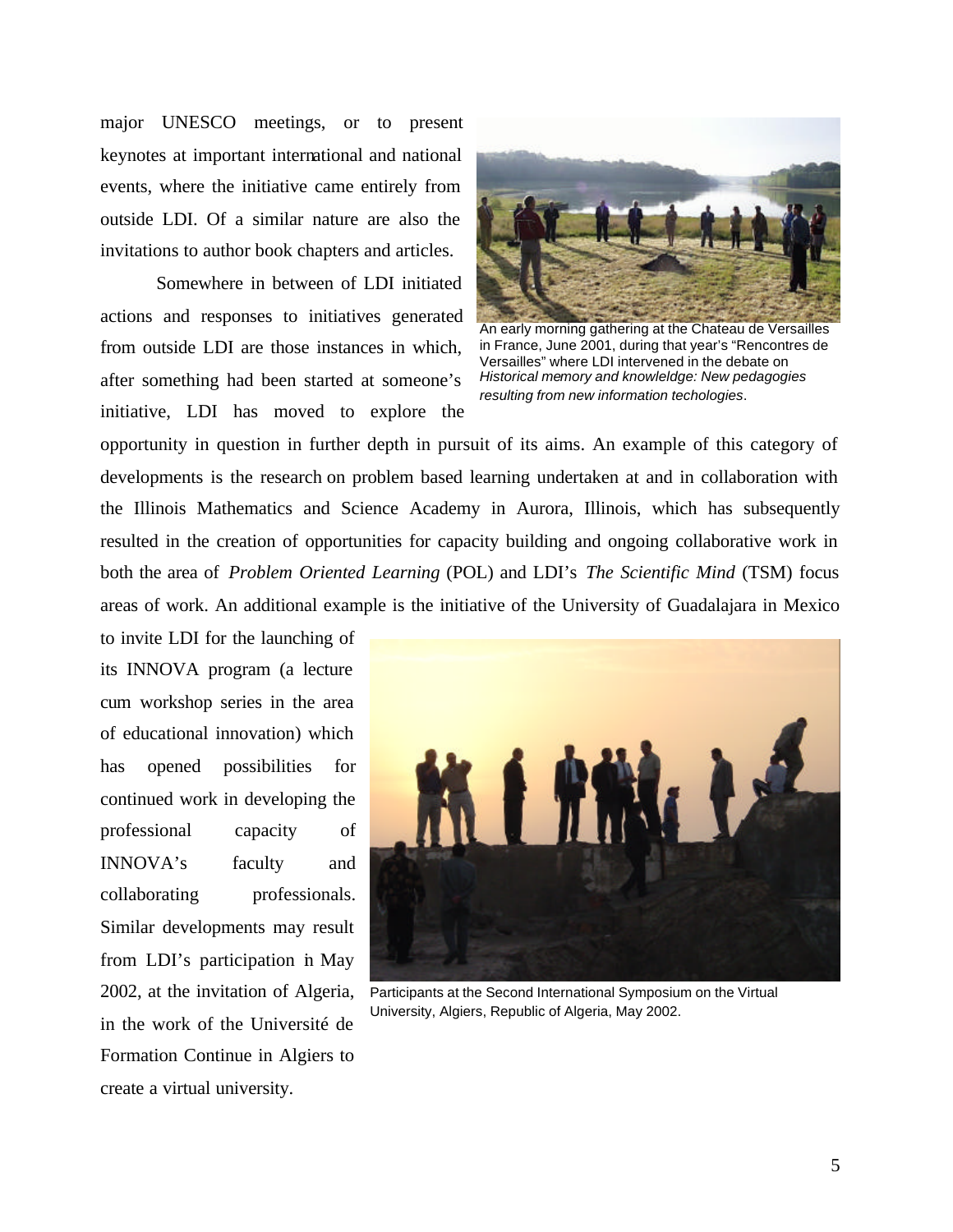The above are but a few examples of how, after two years of operation of the Learning Development Institute, a self-generating pattern of activities starts emerging, resulting form the Institute's natural interaction with the world around it. This is a clear sign that the formidable investment made, both in time and effort, starts paying off and that LDI is on its way to become a significant entity that is appreciated and counted with by others.

#### **ACTIVITIES**

Following is an annotated overview of major events since the previous Board of Directors meeting. More detailed information about each of them can be found on the www.learndev.org Web site under "events."

- *The Book of Problems (or what we don't know about learning).* (This is a major ongoing effort, to be formally launched during the forthcoming International Conference of the Association for Educational Communications and Technology in November 2002 in Dallas, Texas, geared at outlining directions for research in the science of learning. Jan Visser, Yusra Laila Visser and David Solomon are the coordinators for the event.)
- *Bringing Space Down to Earth.* (This was a workshop, held in Vienna, Austria, in June 2002, organized by the EURISY Association in collaboration with the Austrian Space Agency to discuss the possibilities of space technology applications for the development of distance education. The workshop took place in the context of the Annual Meeting of the United Nations Committee on the Peaceful Uses of Outer Space [COPUOS]. LDI provided the keynote and an invited additional paper on the drawbacks of distance education.)



Looking at the meaning of wisdom as a driving concept for the development of human learning

• *La Innovación: Necesidad Científica, Opción Artística.* (LDI President Jan Visser inaugurated in May 2002 the series "Cátedras de Innovación Educativa" of the Coordinación General del Sistema para la Innovación del Aprendizaje (INNOVA) of the University of Guadalajara in Mexico with a keynote on *Innovation: Scientific necessity and artistic choice* and two workshops, one on *Knowledge management*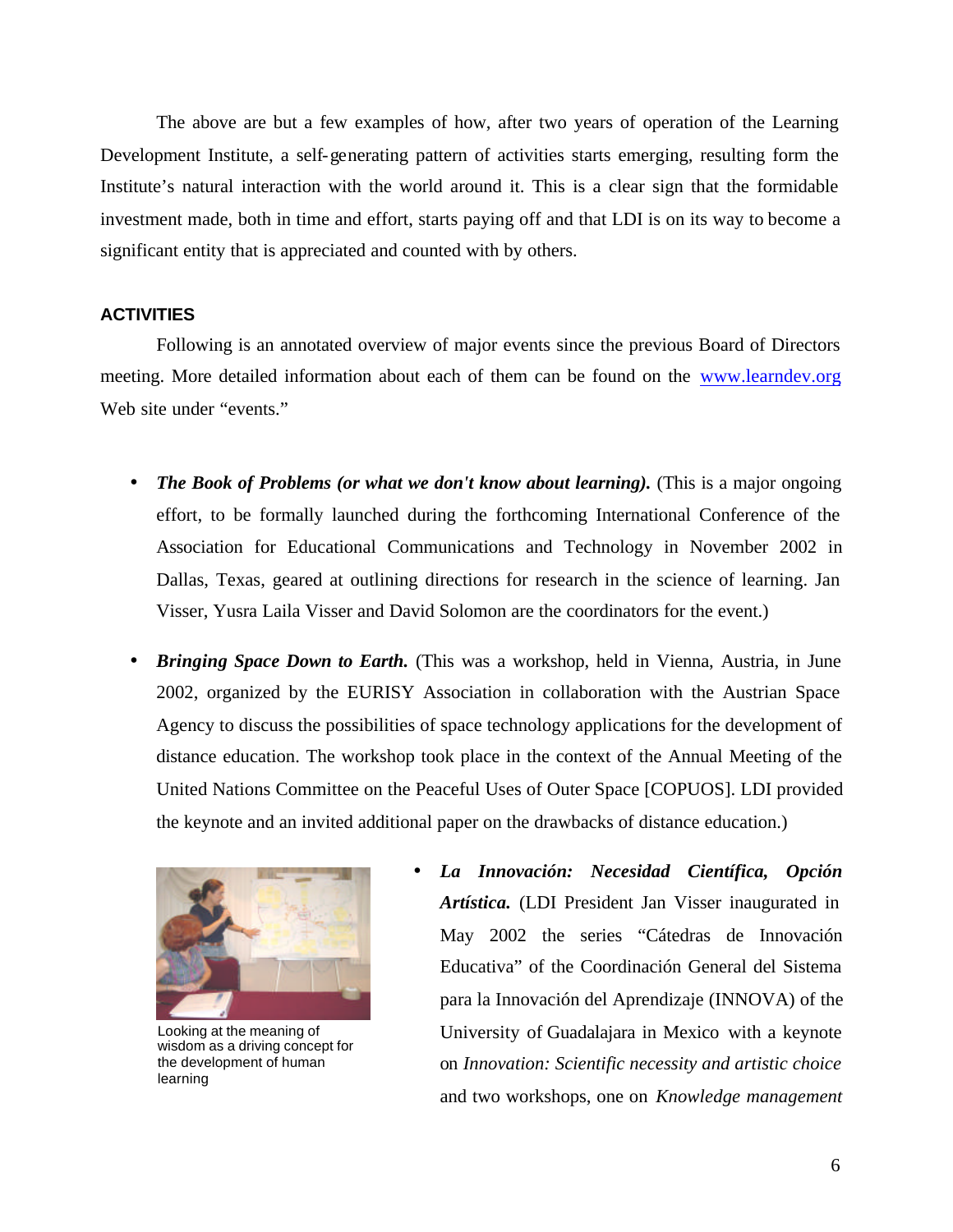*in virtual learning environments: Towards a wisdom university* and the other one on *Learning in virtual environments.*)

- *Internet : Outil pédagogique pour la formation à distance.* (The Algerian Université de Formation Continue organized this year in Algiers the Second International Sympopsium on the Virtual University. The symposium took place in May 2002. LDI's contribution consisted of a paper on "Points de vue divers sur l'apprentissage humain au niveau universitaire dans un environnement d'information et de communications digitalisées." LDI President Jan Visser also served on the Scientific Committee for the symposium.)
- *Learning Objects Technology: Implications for Educational Research and Practice.*

(This was a Panel Session organized by Yusra Laila Visser and Ray Amirault at the Annual Meeting of the American Educational Research Association



From left to right: panelists Jan Visser, David Merrill, Mike Hannafin, David Wiley and Mike Spector listening to the points of view expressed by the sixth panelist, Ed Gaible.

(AERA), held in April 2002 in New Orleans. The panel brought together six panelists who shared their critical views with approximately 100 attendees of the session. In view of the importance of the debate, AERA decided to record and make available on audio cassette the entire session.)

- *Second Order Learning Stories.* (This was a roundtable session held at the above mentioned 2002 Annual Meeting of the AERA in New Orleans. During the one-hour session results were presented and discussed of research developed and carried out by Jan Visser [LDI], Yusra Laila Visser [LDI and Florida State University], Ray Amirault [LDI and Florida State University], Cole D. Genge [University of Massachusetts at Amherst] and Vachel Miller [University of Massachusetts at Amherst].)
- *La educación y el aprendizaje en el tiempo de las nuevas tecnologías de información y de comunicación: Un diálogo entre Federico Mayor y Jan Visser.* (This is the title of a book chapter. authored collaboratively by LDI President Jan Visser and Federico Mayor, President of the Culture of Peace Foundation in Madrid, Spain. The book was published in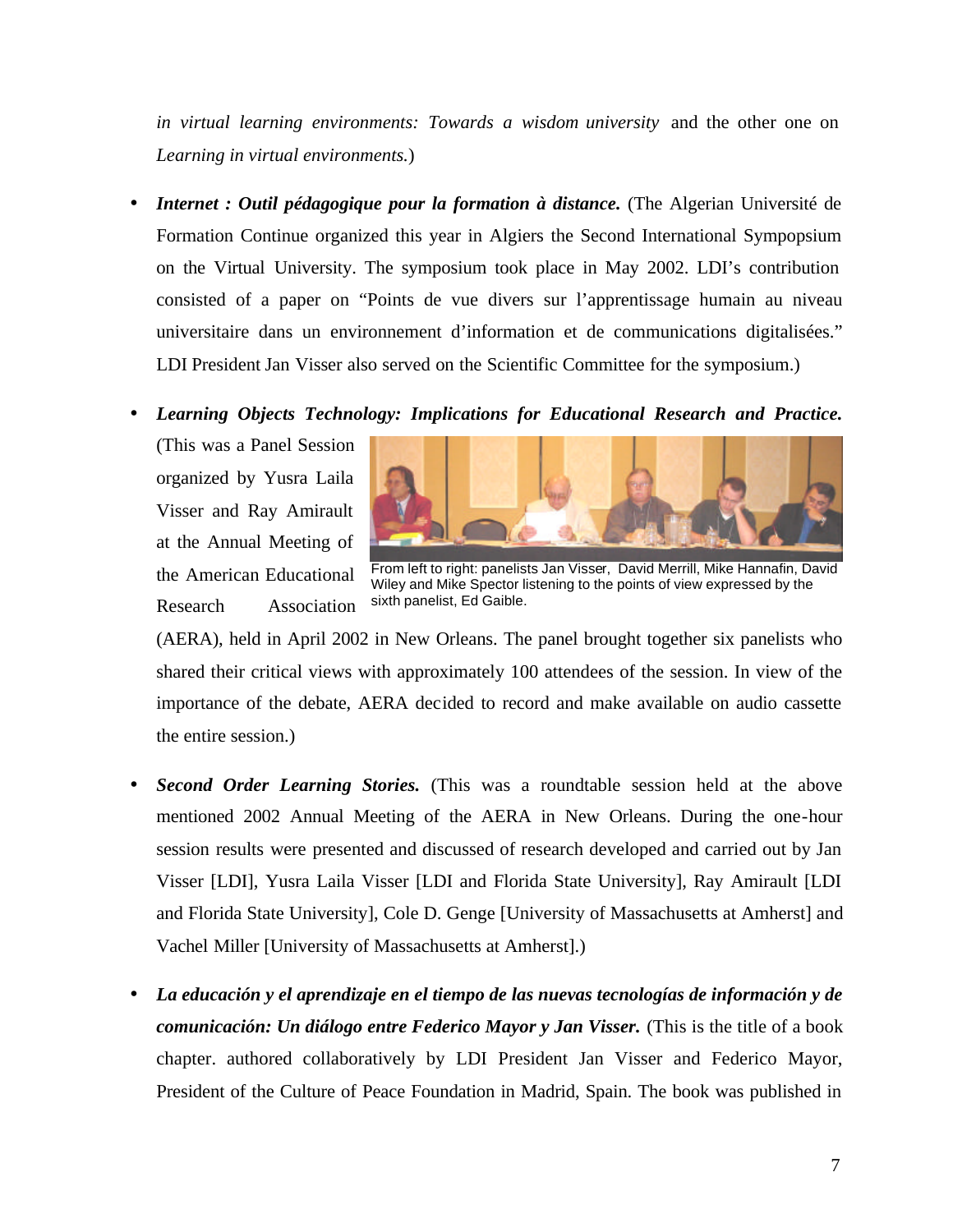Februart 2002 by Editorial Ariel in Barcelona, Spain. The event is representative of a developing closer relationship between LDI and the Culture of Peace Foundation.)

- *The purpose of instruction and education*. (This was an outgrowth of a teaching activity undertaken by LDI researchers Yusra Laila Visser and Ray Amirault at Florida State University. In February 2002 they decided to involve Jan Visser in an online discussion with graduate students on the referred theme, which was followed in April 2002 by a faceto-face encounter in Tallahassee.)
- *Research on Problem-Based Learning at the Illinois Mathematics and Science Academy.* (This activity is well on its way to reach completion in what may be expected to become a notable doctoral dissertation. Carrying out the research at IMSA, the Illinois Mathematics and Science Academy, has generated a number of initiatives that are currently being explored and further developed for continued collaboration between LDI and IMSA, both in the POL and TSM focus areas.)
- *Research on the Use of Innovative Instructional Strategies in Computer Science Curricula.* (A paper on this theme was presented by Ray Amirault and Yusra Laila Visser at the International Conference of the Association for Educational Communications and Technology held in November 2001 in Atlanta, Georgia. LDI's interest in this theme is motivated by the consideration that the world of computer applications offers an environment in which it becomes increasingly crucial that professionals be able to manage complexity and change with the use of adaptive problem-solving and higher-order thinking skills that may be applied in all types of problem areas, and not just the ones that pertain to the technology of the day. We believe that this ability to adaptively solve problems becomes increasingly important also beyond the area of computer science.)
- *Development of an Electronic Training System for Generating Orthographies of Unwritten Languages.* (This constituted a meanwhile successfully completed area of collaboration which involved two LDI researchers – Ray Amirault and Yusra Laila Visser – with an important UNESCO activity, requiring expertise in linguistics, instructional design and computer technology to be combined in order to generate the desired product.)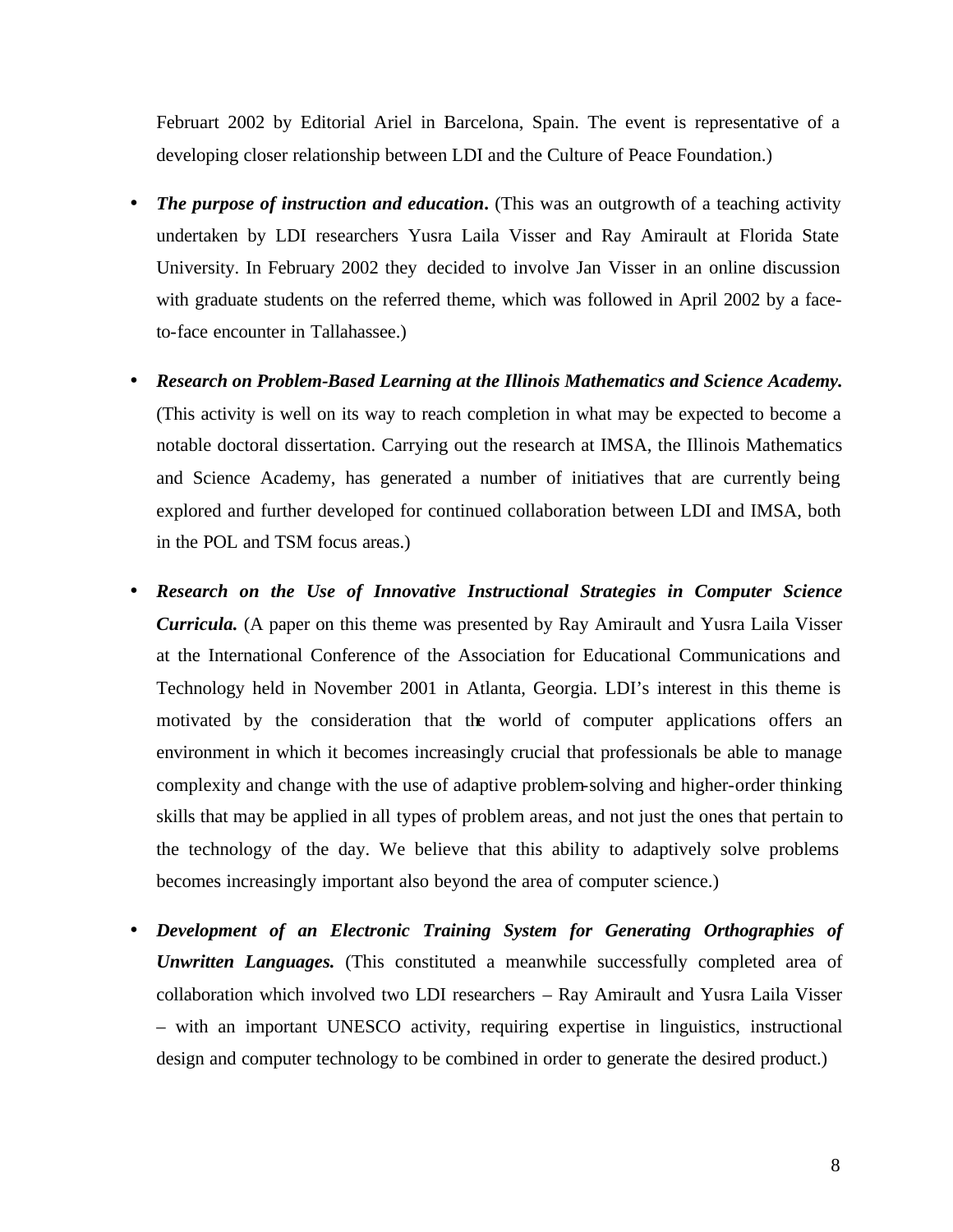- Learning after September 11, 2001: A collaborative reflection. (Only days after last year's September 11 events, an initiative was launched in the names of LDI President Jan Visser, Nobel Laureate Leon Lederman, Culture of Peace Foundation President Federico Mayor, and the Co-Director of the Center for Research on Peace Education, Gavriel Salomon, to invite themselves and others to collaboratively reflect on lessons to be drawn from the events for the development of human learning. The exercise resulted in a thoughtprovoking collection of short essays by scholars, thinkers and practitioners from around the world. It was first published on the LDI Web site and later also brought out in print in a collaborative effort between LDI and its partner CIRET, the Centre International de Recherches et d'Etudes Transdisciplinaires in Paris, France.)
- *Educational Technology Magazine Special Issue.* (The initiative to generate this publication was first suggested by Gordon Rowland of Ithaca College, now also a LDI fellow. It followed the presentation by Yusra Laila Visser and Jan Visser of the results of their Learning Stories Research at the International Conference of the Association for Educational Communications and Technology held in October 2001 in Denver, Colorado. The publication challenged authors and readers to think about learning in ways that transcend the boundaries of established educational practice in a variety of ways. It is being well received by the professional community.)
- *V Reunión Nacional de Currículo para la Educación Superior: Escenarios para la Universidad del Siglo XXI.* (This is another activity that emerged from earlier work. In February 2001, Jan Visser taught principles of instructional design to a group of faculty of the Universidad Central de Venezuela. The interest it generated resulted in an invitation to present a paper and conduct a workshop session during the following year's National Meeting on Higher Education Curriculum for the  $21<sup>st</sup>$  Century held in February 2002 in Caracas. The occasion provided an important opportunity to position issues such as transdisciplinarity, problem-orientation and wisdom as key concepts for thinking through the nature of tomorrows learning environment at the highest levels of academic accomplishment.)
- *LDI collaboration with UNESCO on activities within Learntec 2002 Global Forum on Learning Technology.* (The collaboration with UNESCO in this area started a year earlier.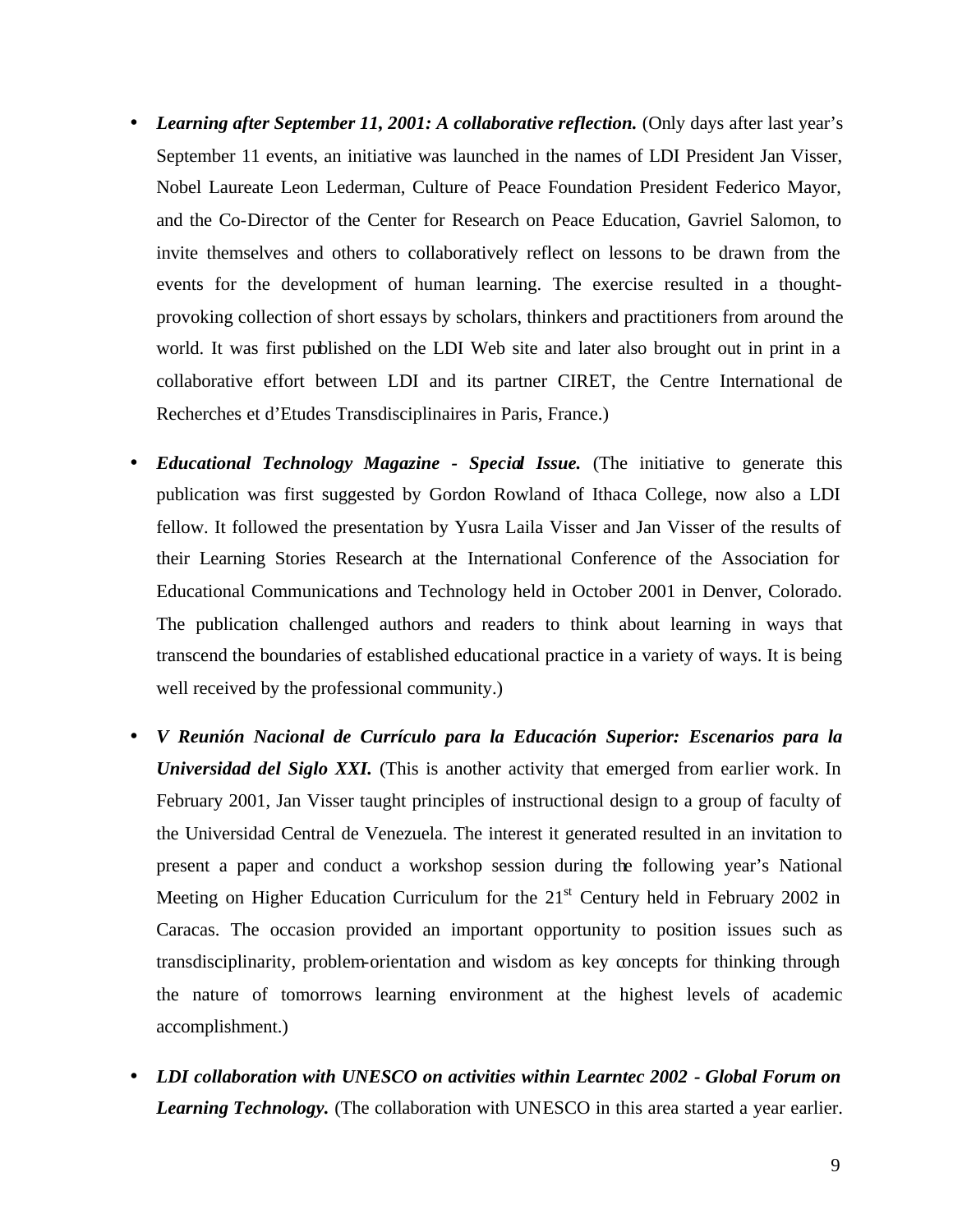Its success led to the invitation to participate in the 2002 event, held in February 2002 in Karlsruhe, Germany, as well. Like the year before, the expert meeting entrusted Jan Visser with the task to draft the Rapporteur-General's report. Not only is this a high and prestigious reponsibility, it also provided an opportunity to highlight relevant emphases that are important for the development of technology enhanced learning. Visser's scientific contribution to the Global Forum on Learning Technology was selected to serve as a starter for the discussions that followed.)

- *Workshop at International Conference of Association for Educational Communications and Technology.* (This workshop was proposed to the AECT and organized and facilitated by Jan Visser, Yusra Laila Visser and David Solomon. The latter is Creative Director at PentaMark Worldwide in Troy, Michigan, in addition to being a fellow of the Learning Development Institute. The three-day workshop, which focused on the reinvention of learning, took place in November 2001. It was well attended, particularly considering that it fully coincided with almost the entire conference program. The successful implementation of the workshop leveraged further LDI's status as a preferred contributor to the development of AECT's professional community, a status that is now well recognized by the AECT leadership and its members.)
- *Increasing Human Potential Review of Research Proposal of Santa Fe Institute Consortium.* (Resulting from an earlier stay as Resident Researcher at the Santa Fe Institute, NM [October/November, 2000; see previous Annual Report], during which a clear collaborative interest started to develop to study human learning in the transdisciplinary perspective that drives the research programs at SFI, Jan Visser was asked a year later to be one of the reviewers of a proposal for a large scale research effort by a consortium involving the Santa Fe Institute focusing on the functioning of the brain in infants and adolescents during crucial periods of the development of their learning behavior.)
- *Instructional Design in an International Setting***.** (This is an example of online collaboration between the Learning Development Institute and the University of Southern Alabama. The latter invited LDI President Jan Visser to be their online guest in a graduate course on instructional design taught at a distance during the Fall term of 2001. The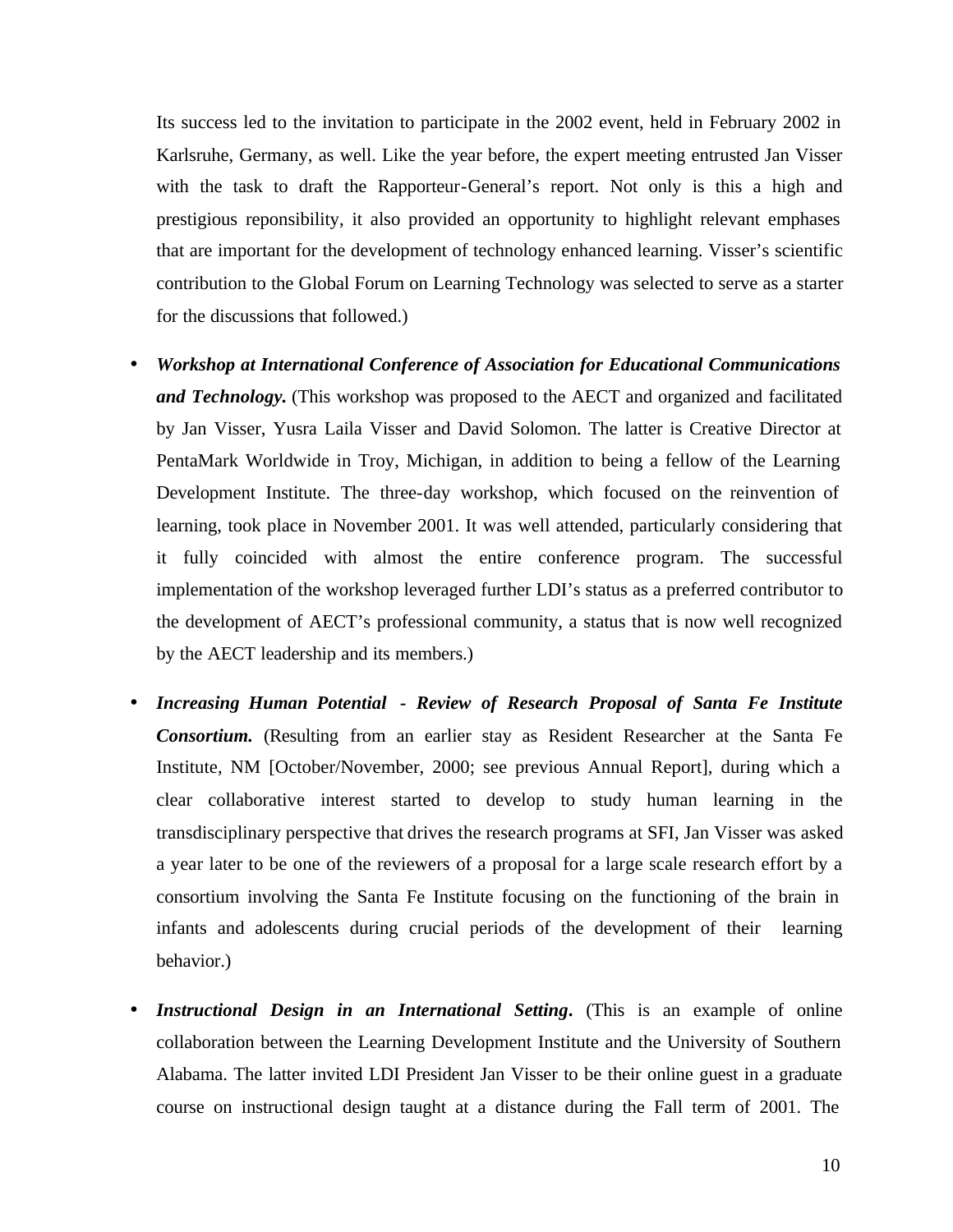devoloping dialogue among students and facilitator/online guest was an interesting and useful exercise for all parties concerned to explore and create new meanings of learning. Following the event, Visser wrote a short piece on "Designing in a melting pot" for the December 2001 issue of *The Link*, the newsletter of the Online Learning Laboratory of the University of South Alabama.)

• *International Symposium on Learning Communities - Fòrum Universal de las Culturas -*

*Barcelona 2004.* (The city of Barcelona in Spain is in the process of preparing a major event, the Universal Forum of Cultures – Barcelona 2004, to celebrate humanity's rich cultural diversity. In October 2001 it invited international experts, among which LDI's Jan Visser, to shed their light on the issue of creating communities of learning.



Evolving dialogue about learning communities at the international symposium in Barcelona, Spain, in October 2001

Visser's paper on *Learning communities: Wholeness and partness, autonomy and dependence in the learning ecology* was selected as one of the three keynotes. Further collaboration with the organizers of the Universal Forum of Cultures – Barcelona 2004 is likely to ensue.)

• *La Reinvención de la Educación Superior en un Mundo en Cambio* (Workshops for



Lya Visser facilitating a group session on motivational communication in distance education at the September 2001 ANUIES workshop in Mexico City

ANUIES, the Associación Nacional de Universidades e Instituciones de Educación Superior in Mexico, are a spin-off of the close relationship between LDI and the University of Guadalajara, which dates back to December 1999. This year's was the second occasion we collaborated with ANUIES's Dirección de Educación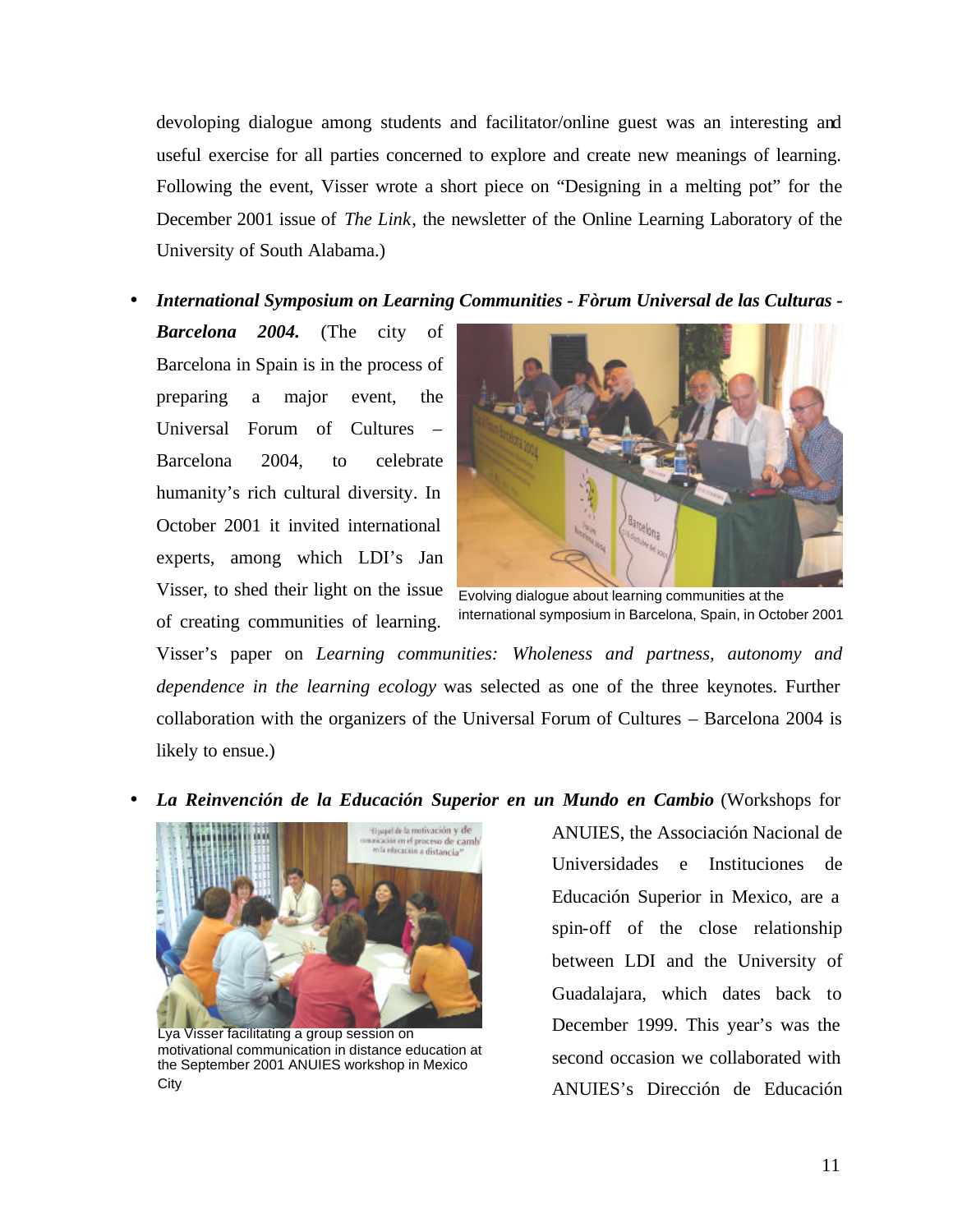Continua to help build human capacity for the improvement of Mexico's higher education system. In September 2001, Lya Visser, a professor at Nova Southeastern University and fellow of LDI as well as LDI President Jan Visser, conducted workshops on respectively "El Papel de la Motivación y de Comunicacion en el Proceso de Cambio en la Educación a Distancia" and "La Reinvención de la Educación Superior en un Mundo en Cambio." The experience with workshops like these is now becoming the basis for the development in LDI of a specific area of work dedicated to the building of human competence to foster improved practices of learning facilitation.)

- *Nova Southeastern University Summer Institute, Instructional Technology and Distance Education programs.* (Collaboration with Nova Southeastern University has been an ongoing event since almost the inception of LDI. Contributions were made to several Summer Institutes organized by NSU as well as to training of students in the area of instructional design. In July 2001, NSU's Summer Institute for the Instructional Technology and Distance Education programs counted with LDI's participation and professional input in a four-day workshop on "Learning: The disposition for dialogue in a world of change" in addition to a panel discussion, organized and facilitated by LDI, on "Changing learning – learning to change," involving, among other individuals, NSU President Ray Ferrero.)
- *Rencontres de Versailles 2001.* (The Chateau de Versailles was the setting in June 2001for



the World Cultural Summit inspired by the theme "Great Regions of the World and Globalization: Historical memory/ learning/ power/religions." LDI President Jan Visser was among the invitees as a contribotor to the debate on "Historical memory and knowleldge: New pedagogies resulting Rencontres de Versailles, June 2001